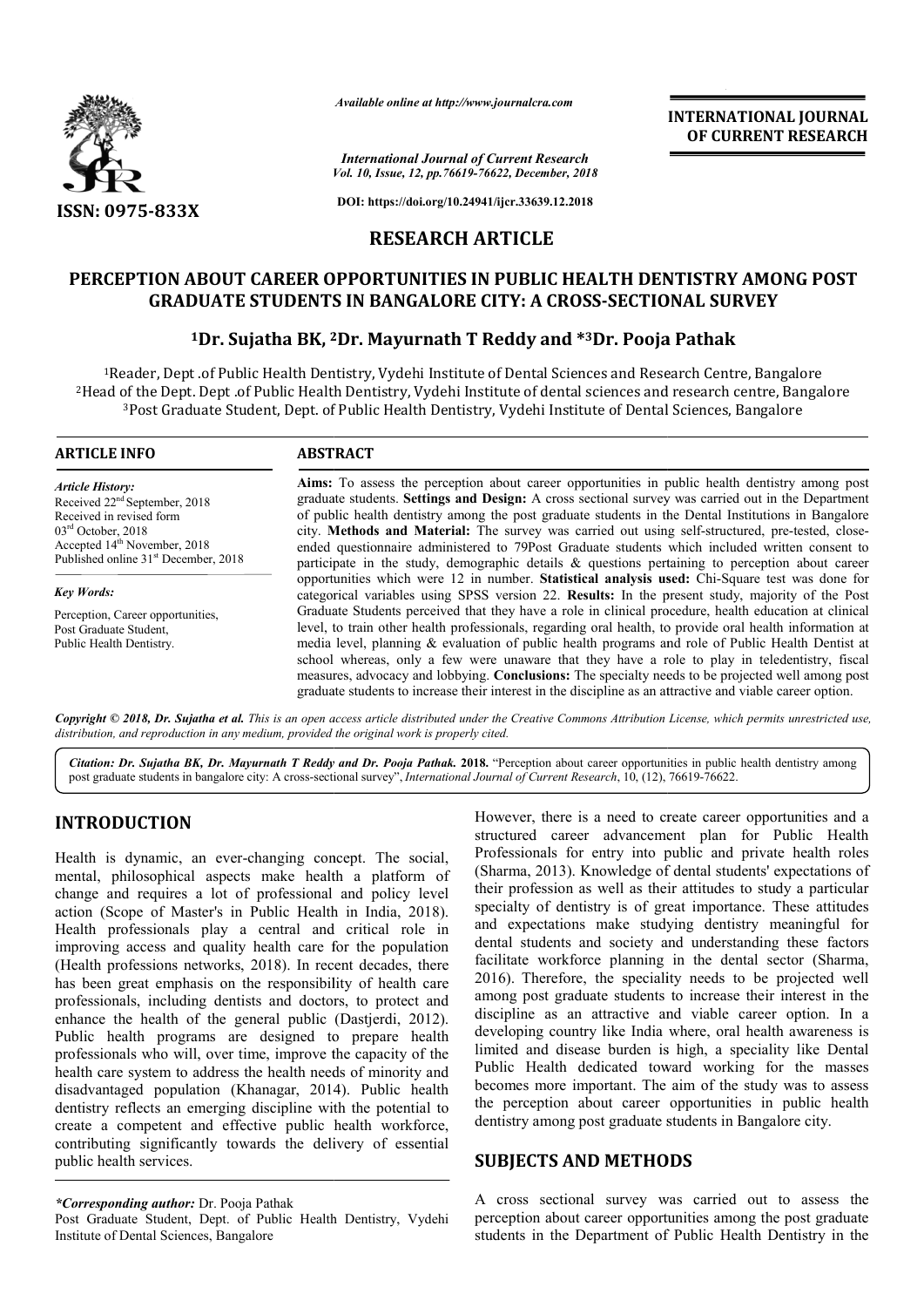dental institutions in Bangalore city. A total of 79 post graduate students participated in the study. The inclusion criteria included all the dental colleges with PG program in the speciality of Public Health Dentistry and all the Post Graduate students who gave written informed consent to participate in the study. A self-structured, pre-tested, close questionnaire was administered to the PG students which included written consent to participate in the study, demographic details & questions pertaining to perception about career opportunities which were 12 in number. A pilot study was conducted to check the feasibility and also to validate the questionnaire. Bangalore city. A total of 79 post<br>rticipated in the study. The inclusion<br>e dental colleges with PG program in the<br>ealth Dentistry and all the Post Graduate<br>ritten informed consent to participate in<br>lf-structured, pre-test

Face validity of the questionnaire was checked with the help of experts in the Department of Public health Dentistry while content validity was checked by ensuring that the questions covered all the areas of perception mapped out by initial objective. The reliability of the questionnaire was assessed by using Cronbach's  $\alpha$  and it was found to be 0.8 (acceptable). The study was carried out for the duration of one month in October, 2017.The study proposal was approved by institutional review board of Vydehi Institute of Dental Sciences and Research Centre, Bangalore. Before conducting the survey, permissions were obtained from the Principals and the Heads of the department of Public Health Dentistry of the 14 dental institutions included in the study. The investigator personally visited the dental institutions and administered the questionnaire to the participants. Chi-Square test was done for categorical variables using SPSS version 22. udy was conducted to check the feasibility and also to<br>alidate the questionnaire.<br>ace validity of the questionnaire was checked with the help of<br>xperts in the Department of Public health Dentistry while<br>ontent validity was

#### **RESULTS**

The present study was conducted to assess the perception about career opportunities among post graduate students in the speciality of public health dentistry in Bangalore city. A total of 79 post graduate students participated in the study. Among the 79 participants, 14 i.e., 18% were male and 65 i.e., 82% were female (Graph 1). Square test was done for<br>on 22.<br>o assess the perception<br>t graduate students in the<br>n Bangalore city. A total<br>tted in the study. Among



**Graph 1. Distribution of study subjects based on the Gender**

Out of the 79 participants, 21 i.e., 27% participants were of 24 - 25 years of age, 38 i.e., 48% participants were 26 - 27 years old, 13 i.e., 16% participants belonged to the age group of 28 - 29 years and 7 i.e., 9% participants were in the age group of  $\geq$ 30years (Graph 2). Among the 79 participants, 13 i.e., 16% were in first year MDS, 33 i.e., 42% were in the second year MDS and 33 i.e., 42% were in the third year MDS (Graph 3).



**Graph 2. Distribution of study subjects based on the Age**



**Graph 3. Distribution of study subjects based on year of the study**

The Socioeconomic status of the participants was measured using Kuppuswamy's socioeconomic status scale 2017 version, and it was found that 14 i.e., 18% belonged to Upper using Kuppuswamy's socioeconomic status scale 2017<br>version, and it was found that 14 i.e., 18% belonged to Upper<br>Middle Class and 65 i.e., 82% belonged to Upper Class (Graph 4).



Graph 4. Distribution of study subjects based on the **socioeconomic status**

Perception about career opportunities among 79 Post graduate Perception about career opportunities among 79 Post graduate students was assessed using a 12-item questionnaire. The response rate of the participants was 100%. The responses for the questions were categorized into three categories namely the questions were categorized into three categor Agree, Disagree and Don't know. The results for the relationship between the question, "Role of Public Health dentists in teledentistry to provide basic information about oral disease and its prevention" and the socioeconomic status(Upper class =  $18\%$ , Upper Middle Class =  $82\%$ ) of the disease and its prevention" and the socioeconomic status(Upper class =  $18\%$ , Upper Middle Class =  $82\%$ ) of the participants, were found to be significant with Chi-square value of 5.124, at p value 0.02 (Table 1). The results for the relationship between the question, "Role of Public Health Dentist as research analyst at IT companies or Pharmaceutical companies" and year of the study (First Year MDS =  $16\%,$ second year MDS =  $42\%$  and third year MDS =  $42\%$ ) of the participants, were found to be very highly significant with Chi Square value of  $22.60$  at p value of  $0.00$  (Table 2). The results for the relationship between socioeconomic status (Upper class  $= 18\%$ . Upper Middle Class  $= 82\%$  and year of the study (First Year MDS =  $16\%$ , second year MDS =  $42\%$  and third ies" and year of the study (First Year MDS =  $16\%$ , year MDS =  $42\%$  and third year MDS =  $42\%$ ) of the ants, were found to be very highly significant with Chiabout the energy point and he health health health and point is a second year. The inclusion of the state of the state of the state of the state of the state of the state of the state of the state of the state of the state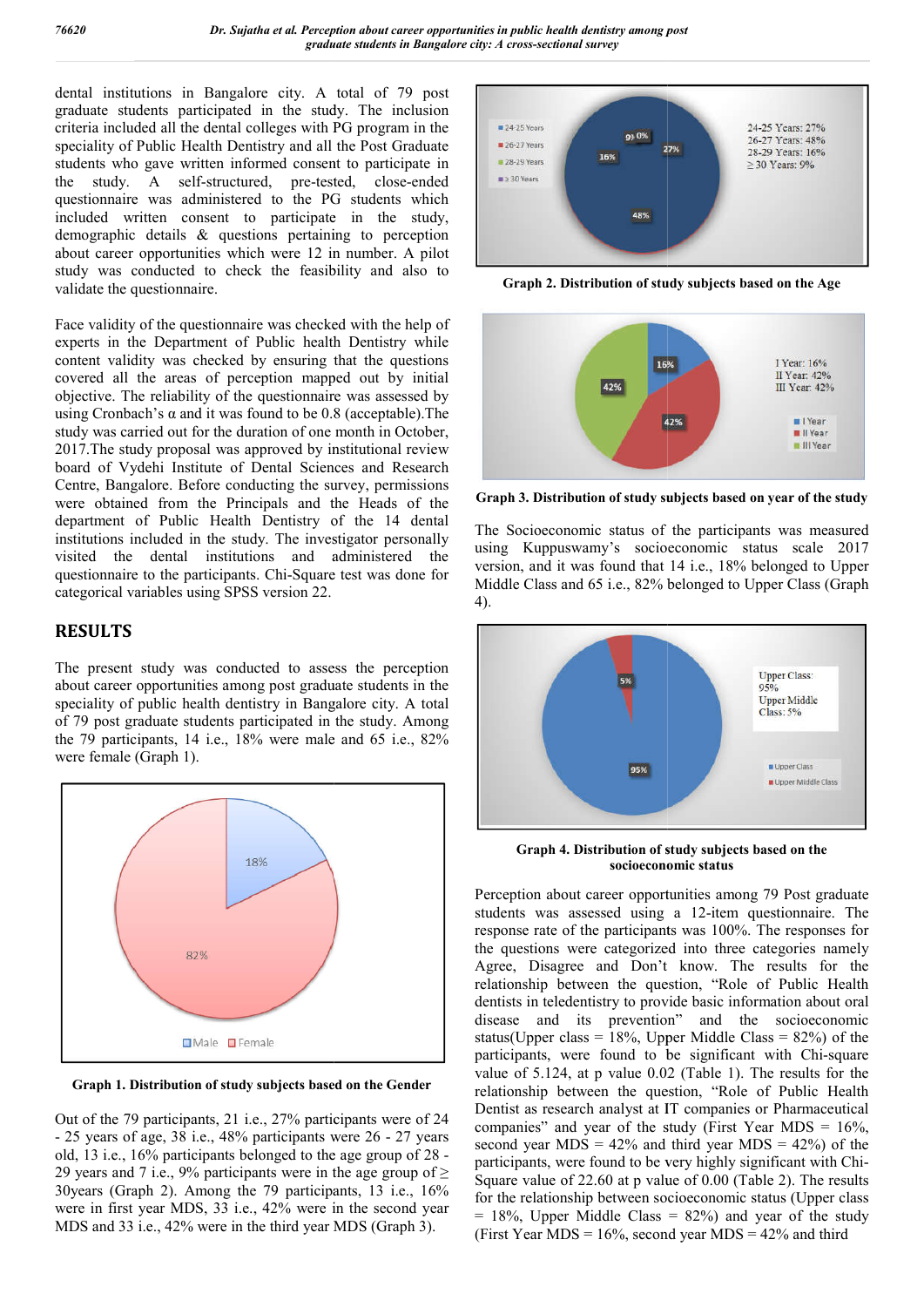**Table 1. Relationship between role of Public Health Dentist in teledentistry, fiscal measures, advocacy and lobbying with socioeconomic Status**

| Ouestion                                                                                                                                           | n (percent) | Chi Square value | p value    |
|----------------------------------------------------------------------------------------------------------------------------------------------------|-------------|------------------|------------|
| O.7: Public Health dentists have a role to play in Teledentistry to provide basic information about oral                                           | 79 (100%)   | 5.124            | $0.02^*$   |
| disease and its prevention.<br>O10: Public Health Dentists should be taken into account while preparing Fiscal measures related to Oral<br>health. | 79 (100%)   | 12.527           | $0.002***$ |
| Q11: Public Health Dentist should play a role in Advocacy and Lobbying related to Oral health                                                      | 79 (100%)   | 4.640            | 0.031      |
| p-value: * Significant, *** Very Highly significant                                                                                                |             |                  |            |

**Table 2. Relationship between role of public health dentist in IT companies, fiscal measures, advocacy and lobbying with year of the study**

| Ouestion                                                                                                                                                                                                                        | n(percent)           | Chi-square value | p value                |
|---------------------------------------------------------------------------------------------------------------------------------------------------------------------------------------------------------------------------------|----------------------|------------------|------------------------|
| Q9: Being a Public Health Dentist, we do have a role as research analyst at IT companies or Pharmaceutical                                                                                                                      | 79(100%)             | 22.600           | $0.00***$              |
| Companies.<br>O10: Public Health Dentists should be taken into account while preparing Fiscal measures related to Oral health.<br>Q11: Public Health Dentist should play a role in Advocacy and Lobbying related to Oral health | 79(100%)<br>79(100%) | 13.17<br>19.383  | $0.010^*$<br>$0.00***$ |

p-value: \*\*Highly significant, \*\*\*Very Highly significant

year  $MDS = 42\%$ ) of the participants with the question "Public Health Dentists should be taken into account while preparing Fiscal measures related to oral health" were found to be highly significant with Chi-Square value 12. 527, 13.17, and p value 0.002, 0.010 (Table 1  $\&$  2). The results for the relationship between socioeconomic status (Upper class = 18%, Upper Middle Class =  $82\%$ ) and year of the study (First Year MDS = 16%, second year MDS =  $42\%$  and third year MDS =  $42\%$ ) of the participants with the question "Public Health Dentist should play a role in Advocacy and Lobbying related to oral health" were found to be highly significant with Chi-square value of, 4.640, 19.383 and p value of 0.031, 0.00 respectively. (Table 1 & 2).

#### **DISCUSSION**

The speciality of dentistry has been expanding in scope and complexity with more emphasis being placed on the healthcare delivery system and its impact on oral health status of the populations. Efficient functioning of a meaningful and balanced oral health care delivery system requires specialists from all aspects and disciplines of dentistry. Among the various disciplines in dentistry, Public Health Dentistry, forms the basis for oral health care services as it holds the key for developing awareness on the social aspects of the profession and the responsibility toward community (Sharma, 2016). The present cross-sectional survey was conducted to assess the perception about career opportunities in public health dentistry among post graduate students in Bangalore city. The process of networking, sharing digital information, distant consultations, workup, and analysis is dealt with by a segment of the science of telemedicine concerned with dentistry known as "Teledentistry" (Jampani, 2011). Prevention and early detection of any carious lesion or a soft tissue lesion is possible through teledentistry (Boringi, 2015). The results for the relationship between the question, "Role of Public Health dentists in Teledentistry to provide basic information about oral disease and its prevention" and the socioeconomic status of the participants, were found to be significant. Researchers in the field of public health gather and analyze data on health trends within a certain locality in an effort to educate the general public on health promotion. The findings and education programs compiled by public health researchers often influence health care policies and regulations and public health education (http://work.chron.com/jobdescriptionresearcher-field-public-health-26439.html).

The results for the relationship between the question, "Role of Public Health Dentist as research analyst at IT companies or Pharmaceutical Companies" and the year of study of the participants, were found to be very highly significant. Fiscal policy is the means by which a government adjusts its spending levels and tax rates to monitor and influence a nation's economy (https://www.investopedia.com/insights/ what-isfiscal-policy). The instruments of government for this purpose are taxes and subsidies, and direct provision of certain health services for free or at subsidized rates (https://www. ncbi.nlm.nih.gov/books/NBK11714).The results for the relationship between year of the study and the socioeconomic status of the participants with the question "Public Health Dentists should be taken into account while preparing fiscal measures related to oral health" were found to be highly significant. Advocacy and lobbying are recognized as part of a health professional's role. They are effective ways to work for public policy reform. Health professionals can act as advocates and lobbyists themselves or encourage and support other community members to take up advocacy and lobbying (Fernandes, 2016). The results for the relationship between year of the study and socioeconomic status of the participants with the question, "Public Health Dentist should play a role in Advocacy and Lobbying related to oral health" were found to be highly significant.

Since, it is a pioneer study and there is paucity of literature, comparison could not be done with other studies. Further studies have to be conducted which opens new vistas for the topic.

The limitations of the study include:

- 1) As the study was conducted among the post graduate students in public health dentistry department in one city, the results cannot be generalized to the entire post graduate students in India, the sample size has to be scientifically calculated in future studies.
- 2) The cross-sectional nature of the study, which assesses both the cause and effect/outcome at the same time.

#### **Recommendation**

Further studies should be conducted among Public Health Specialists to confirm the findings of the study and also to get a broader perspective on the issue.